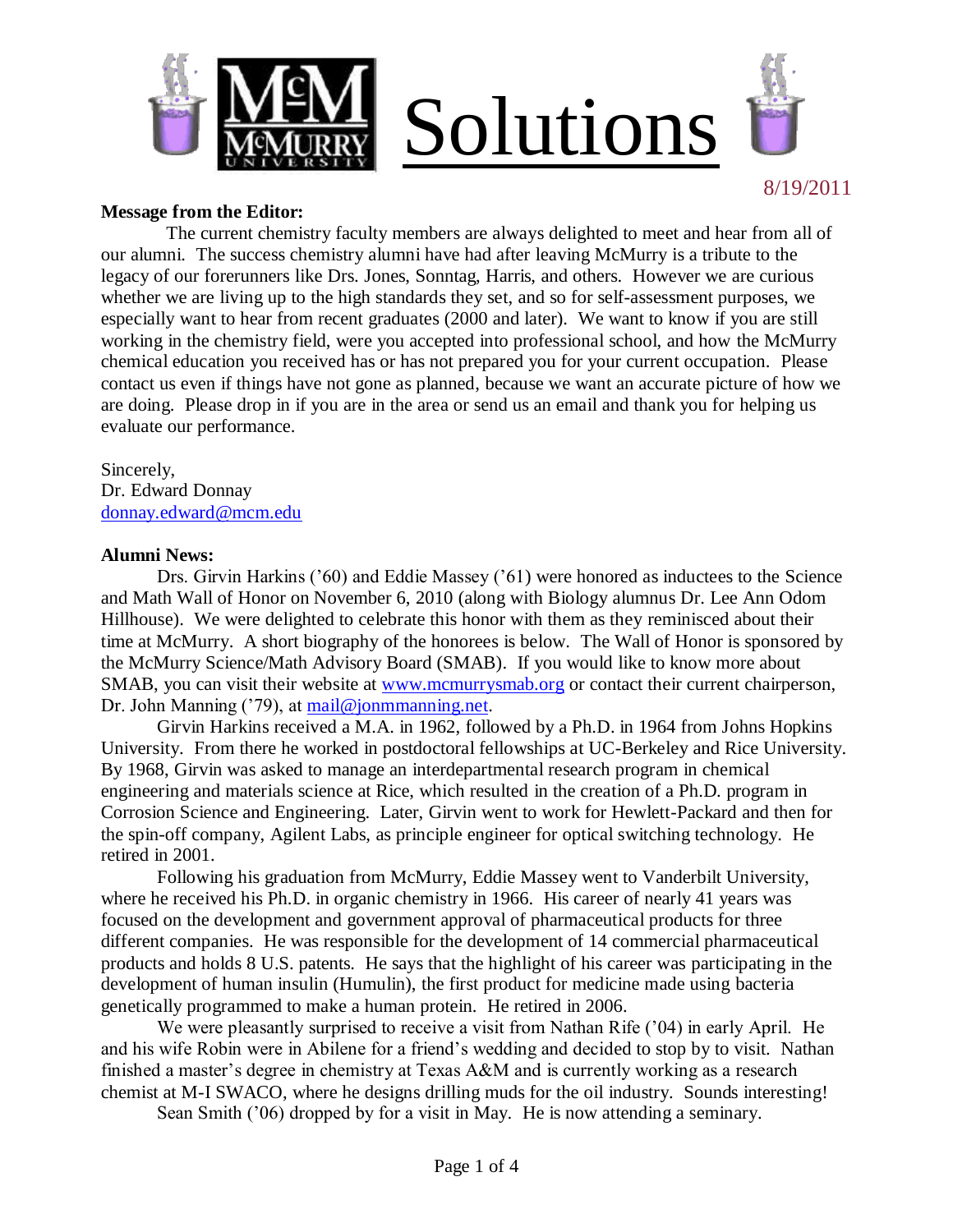Russell ("Rusty") Sliter ("06) can now be addressed as "Dr. Sliter"! He informed us in May that he has defended his dissertation at the University of Southern California in Physical Chemistry. He has accepted a position with KLA-Tencor in the Silicon Valley as an applications development engineer. Rusty wrote that the company "specializes in inspection systems for photo-masks and wafers in the semi-conductor industry." Congratulations, Rusty!

### **Departmental News:**

The department is happy to introduce four new graduates, all of them Honors students! They are Jennifer Revell (B.S. in Biochemistry) and Malaney (Lopez) O"Connell (B.S. in Biochemistry) in December; Erica Rawls (B.S. in Biochemistry) and Heather Whitehead (B.S. in Chemistry) in May. Jennifer completed her honors thesis on color-blindness with Dr. Larry Sharp in the Biology department. She was accepted into the Rosenberg School of Optometry at the University of the Incarnate Word in San Antonio and will begin her studies there this fall. Malaney completed her honors thesis working with breast cancer cells under the direction of Dr. Paul Pyenta (Chemistry Department). She took a temporary position at the biotech firm Receptor Logic in Abilene where she was an intern while going to school. She was recently married and will start a PhD program in cancer biology at the University of Texas-Medical Branch in Galveston this fall. Erica Rawls and Heather Whitehead shared the W. Norton Jones Scholarship as juniors and the Outstanding Senior Award this year. Both completed honors theses on potential chemotherapy compounds working with Dr. Shin, both are planning to get married this summer, and both were accepted into the Texas Tech University Health and Science Center School of Pharmacy. Erica was a significant performer on the women"s basketball team, while Heather won the Don Allen Memorial Award for the outstanding non-traditional graduating student.

After a three-year experiment by the University of doing without department chairs, McMurry decided to reinstate the department chair position in its administrative structure. Dr. Pam Veltkamp was appointed the chair for this department last August.

The department was successful in applying for a one year renewal of our Welch Departmental Grant for \$25,000 that supports students and faculty doing research. The Welch Foundation has changed from three-year renewal periods to one-year due to the recent economic downturn. This grant is essential for maintaining research activity in the department. Work being done under the grant is described below.

A highlight this year for the McMurry student chapter of ACS was to host a group of approximately 40 fourth graders from Lawn Elementary School on McMurry"s campus for an afternoon of chemistry activities in the fall semester.

As reported in the previous newsletter, the whole department had plans to attend the Biennial Conference on Chemical Education last summer at the University of North Texas in Denton. We were all able to attend, and each person brought back some new ideas to improve chemistry education at McMurry. For example, Dr. Shin attended several talks on the use of supplemental instruction to improve student learning in Organic Chemistry. Dr. Veltkamp attended two POGIL workshops to improve her implementation of the method. Dr. Donnay attended presentations which described the effects of raising the math prerequisite for General Chemistry. Dr. Pyenta gained valuable insights into teaching the chemistry course for nursing majors at a symposium at the conference. The insights gained will be implemented in our classes, and we plan to attend future chemical education conferences.

The Finch-Grey Science Building underwent a partial renovation as a result of money raised during the capital campaign. The Biology and Physics departments saw a complete renovation of some space, which came in under budget but over time. Instead of being completed before classes began last fall, the project lasted nearly until Thanksgiving. The Chemistry Department hosted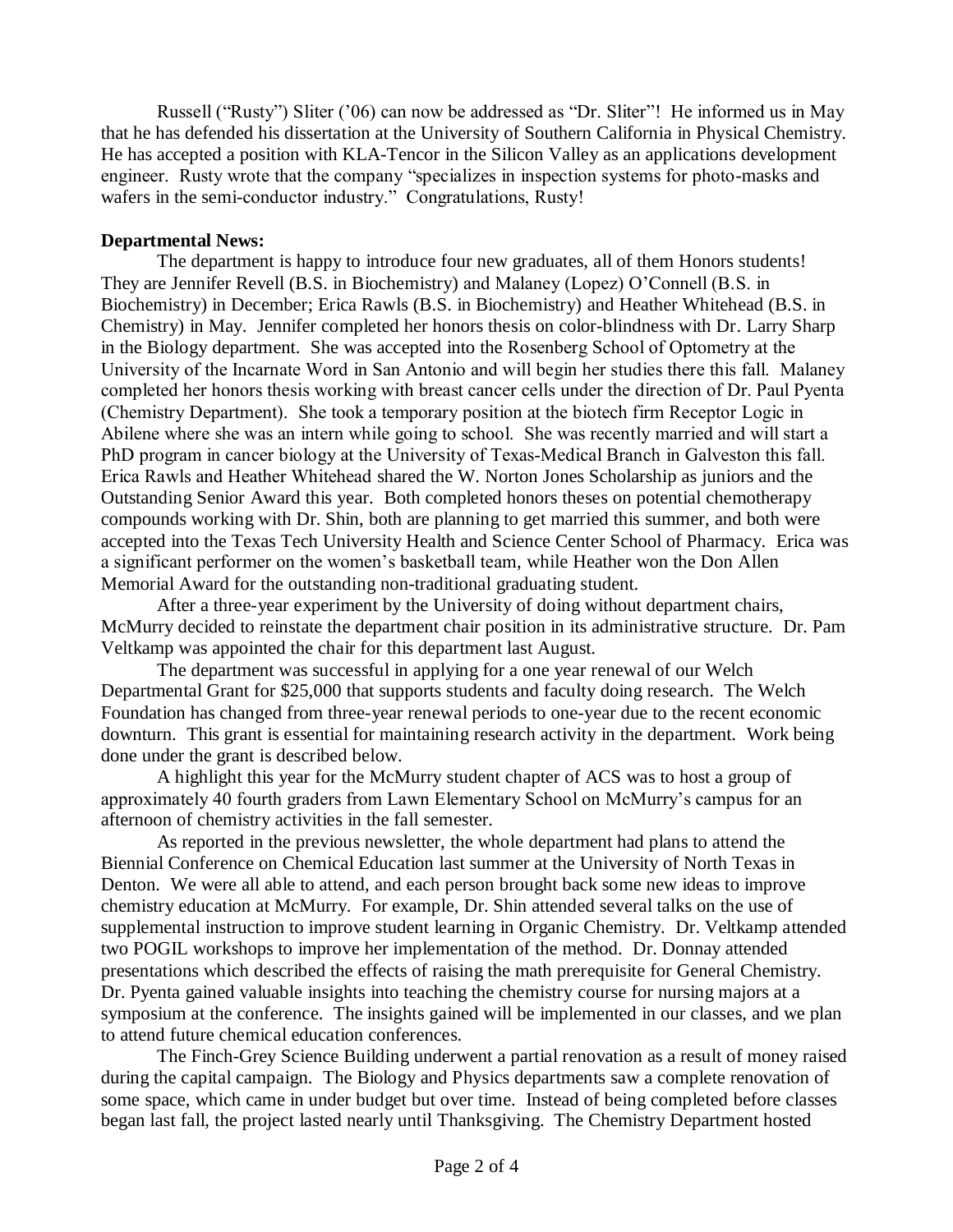several biology classes and labs which were displaced during the fall because of the renovation. Because the renovation downstairs came in under budget, there were some funds to allow for a small facelift of some of the chemistry labs this summer. The work benches and fume hoods are being sanded, painted, and coated as needed in the main teaching laboratories. Any leaking faucets and drains are being fixed. The science reading room is being turned into the Dean"s (School of Natural and Computational Science) office. While having the Dean in the building will benefit the logistics of the school, the loss of student study space is hard to bear. It may be possible to recoup some of the student space by subdividing the chemistry instrument room, but this will not happen under the current renovation.

### **Departmental Research:**

Dr. Shin and her students Erica Rawls and Heather Whitehead traveled to Boston on August 22-26, 2010, where Erica presented a poster "Characterizations of Diastereoisomers of Polyamine Analogues with Oxime Functionalites" at the 240th ACS National Meeting & Exposition. Heather Whitehead presented a poster at the capitol as part of Texas Undergraduate Research Day on February 14, 2011. She met Mrs. Susan King, representative of District 71, who quizzed her about her research on Potential Anticancer Agents targeting Arginine Biosynthesis.

This summer the department has five undergraduate students conducting research on the Welch Foundation Departmental Grant, including two from last summer continuing their work. Dr. Hyunshun Shin has two students working on her projects targeting the biosynthetic pathway for polyamines. Amanda Genzling will design and synthesize inhibitors of an enzyme called ornithine decarboxylase and Tara Williams will synthesize polyamine analogues. Dr. Edward Donnay will be supervising two students. Nathan Worley will continue his work on the synthesis and physical characterization of chromium complexes containing polypyridyl ligands with acidic or basic functional groups. Oluwatoyosi Adewunmi will try to analyze and separate chromium complexes by High Performance Liquid Chromatography (HPLC). Our last recipient of Welch funds is Jonathan Urbanczyk who will continue working on a collaborative project between Drs. Donnay, Shin, and Sung-Kun Kim (from Baylor University) on improving the solubility of a new antibiotic compound.

Dr. Edward Donnay received a Kiva Research Fellow Award for his project, "Metal Complexes Attached to a Gold Surface." The project involves fabrication of Self-Assembled Monolayers or SAMs, containing a modified phenanthroline ligand. The ligand was synthesized by Tim Fliegel ("08, deceased), but full characterization and fabrication of SAM"s is beyond the capabilities at McMurry. The goal of the project will be achieved through collaboration with Dr. T. Randall Lee at the University of Houston. The award provides an opportunity to travel to Houston and work with advanced instrumentation in materials science. The ultimate result of this project will hopefully be a publication in a peer reviewed journal and/or a presentation at an American Chemical Society meeting.

# **School and Miscellaneous News:**

Long-time member of the math faculty Mr. Mike Swanson retired in May after 45 years at McMurry. Dr. Dick Schofield announced that he will retire in May 2012. Dr. Schofield has taught geology courses at McMurry for the past 29 years, first in support of the geology major, and then, after the major was discontinued, in support of the (now terminated) Environmental Science major and concentrations in science teaching fields and the biology department. The future of geosciences at McMurry is in doubt.

Renovation of Old Main began in May. This is anticipated to be a two-year project, in which the entire building will be gutted to the floors and then essentially "rebuilt" inside. The old